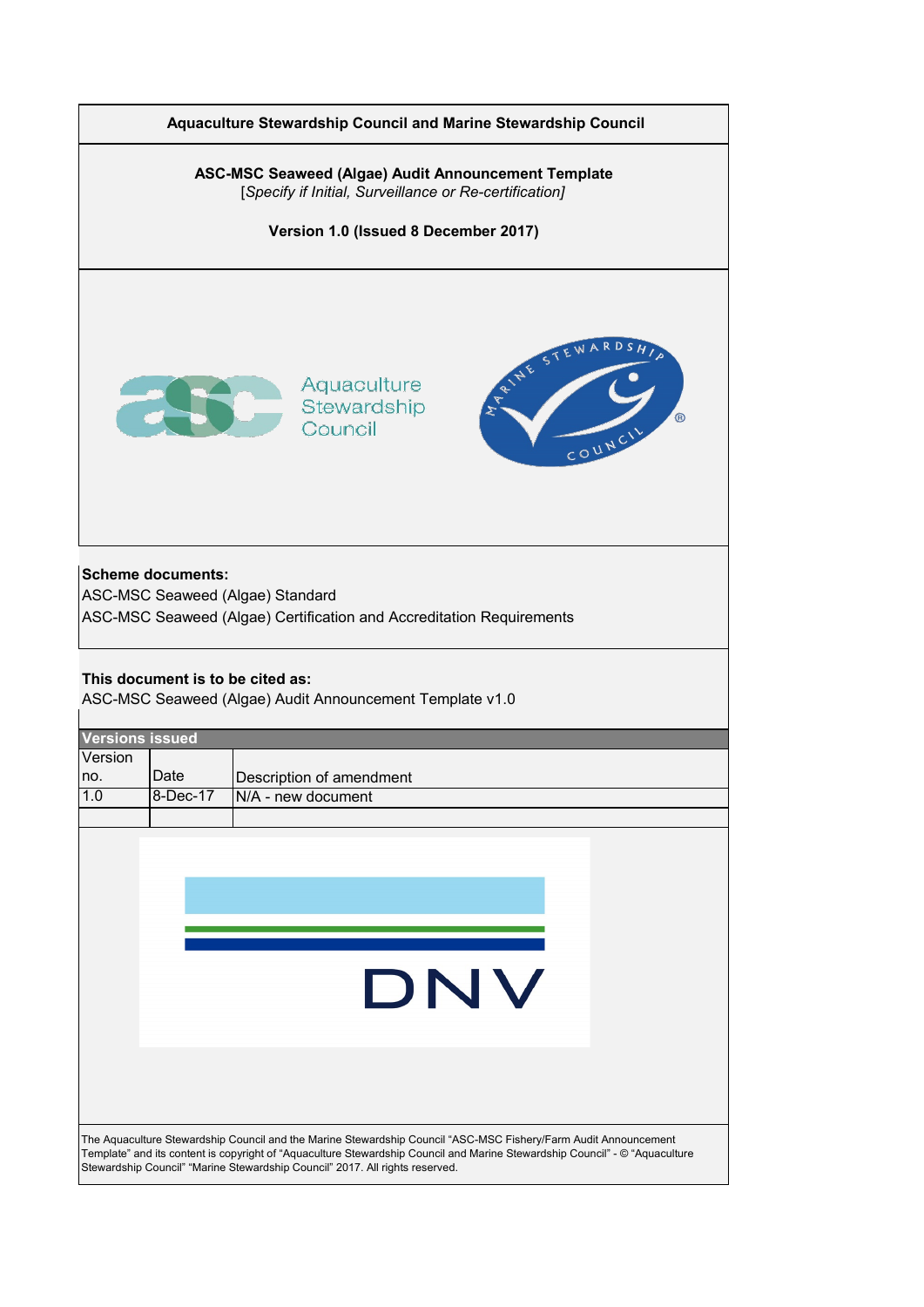## **Production unit details**

| Name of the production unit                                                                                                                                                                                                                      | Jusanhama Gyokyo, Youth Association<br>宮城県漁業協同組合 - 北上町十三浜支所 青年部                                                                                                                                                                                                                                                                                                                                                                                                                                                                                                                                                                                                                                                                                                                                                                                                             |  |  |  |  |
|--------------------------------------------------------------------------------------------------------------------------------------------------------------------------------------------------------------------------------------------------|-----------------------------------------------------------------------------------------------------------------------------------------------------------------------------------------------------------------------------------------------------------------------------------------------------------------------------------------------------------------------------------------------------------------------------------------------------------------------------------------------------------------------------------------------------------------------------------------------------------------------------------------------------------------------------------------------------------------------------------------------------------------------------------------------------------------------------------------------------------------------------|--|--|--|--|
| Target species common name/s                                                                                                                                                                                                                     | Wakame & Kelp<br>わかめ、昆布                                                                                                                                                                                                                                                                                                                                                                                                                                                                                                                                                                                                                                                                                                                                                                                                                                                     |  |  |  |  |
| <b>Species Latin name</b>                                                                                                                                                                                                                        | Undaria pinnatifida & Sacharina japonica                                                                                                                                                                                                                                                                                                                                                                                                                                                                                                                                                                                                                                                                                                                                                                                                                                    |  |  |  |  |
| <b>Production system</b>                                                                                                                                                                                                                         | Off Shore Aquaculture / Supply of seed from wild stocks NOT required or neqliqible / Floating Rope Method<br>沖合養殖/野生種からの種苗供給は不要または無視できる/浮き縄方式                                                                                                                                                                                                                                                                                                                                                                                                                                                                                                                                                                                                                                                                                                                               |  |  |  |  |
| Location of the production unit                                                                                                                                                                                                                  | UoA located at Oppa Bay, Jusanhama, facing Pacific Ocean, water depth 10 to 50M. There are total 19 farmers<br>under this audit. 17 farmers farmed Wakame & Kelp, and 2 farmers farmed only Wakame. All farms practice the<br>same farming method, floating rope hanging 1-5 meter below surface water.<br>UoA は十三浜の追浜湾に位置し、太平洋に面し、水深は10 ~50m です。 今回の監査では、合計19 軒の農家が参加し<br>ています。 17 軒の農家がわかめと昆布を、2 軒の農家がわかめのみを養殖している。どの農家も水面下1 ~5m にロー<br>プを浮かべて養殖する方法は同じである。                                                                                                                                                                                                                                                                                                                                                                                                               |  |  |  |  |
| <b>Stock Region</b>                                                                                                                                                                                                                              | N/A.                                                                                                                                                                                                                                                                                                                                                                                                                                                                                                                                                                                                                                                                                                                                                                                                                                                                        |  |  |  |  |
| <b>Receiving water body</b>                                                                                                                                                                                                                      | Seaweed farms located at Oppa Bay, Jusanhama, Miyagi Prefecture, water depth 10 to 50M, facing Pacific<br>Ocean.<br>宮城県十三浜町の太平洋に面した海域の追波湾、水深10 ~50m の海藻養殖場                                                                                                                                                                                                                                                                                                                                                                                                                                                                                                                                                                                                                                                                                                                  |  |  |  |  |
| Clients part of the production unit                                                                                                                                                                                                              | Group farm member all culturing, harvesting of Target stock Wakame (Undaria pinnatifida) & Kelp (Sacharina<br>japonica).<br>生産者グループメンバーは全員、わかめと昆布を対象とした養殖、収穫している。                                                                                                                                                                                                                                                                                                                                                                                                                                                                                                                                                                                                                                                                                                           |  |  |  |  |
| <b>Facilities</b>                                                                                                                                                                                                                                | All 19 farms culturing seaweed at sea, processing facility adjacent to inland farmer house.<br>全ての19 生産者が海面養殖を行い、加工施設は内陸部の生産者宅に隣接している。                                                                                                                                                                                                                                                                                                                                                                                                                                                                                                                                                                                                                                                                                                                                      |  |  |  |  |
| Unit of Certification (if different)                                                                                                                                                                                                             | UoA under group farm, total 19 farms.<br>UoA は生産者グループで、合計19 生産者で成り立っている。                                                                                                                                                                                                                                                                                                                                                                                                                                                                                                                                                                                                                                                                                                                                                                                                    |  |  |  |  |
| <b>Harvest season</b>                                                                                                                                                                                                                            | Wakame (Mar - April), Kelp (April - Mid May)<br>わかめ(3月—4月)、昆布(4月一5月中旬)                                                                                                                                                                                                                                                                                                                                                                                                                                                                                                                                                                                                                                                                                                                                                                                                      |  |  |  |  |
| <b>Management system</b>                                                                                                                                                                                                                         | UoA started seaweed farming some 70 years ago, all 19 farms are family business. UoA uses floating rope<br>method to farmed Wakame & Kelp which is common method in seaweed farming. Seedling during Nov - Dec and<br>harvest the following year from March to May. Both seaweed grow well in low water temperature (<10C). All 19<br>farmers have operating license from local government. Each farmers has their own boat for harvesting,<br>processing and storage area adjacent to their house.<br>Seaweed farming activities, license and approval are responsible by Department of Fisheries, Miyagi Prefecture.<br>UOA は約70 年前に海苔の養殖を始め、19 軒の農家はすべて家族経営である。わかめや昆布の養殖は、一般的な浮き<br>縄方式で行っている。 11 月~12 月に播種し、翌年3月~5月に収穫する。どちらの海藻も低水温(10 ℃ 以下)でよく育<br>つ。 19 軒の生産者はすべて地方自治体から営業許可を得ている。各生産者は、収穫のためのボート所有し、自宅に隣<br>接した加工、保管場所を所有している。<br>海藻の養殖は、宮城県水産課の許可を得て行っている。          |  |  |  |  |
| <b>Seaweed category</b>                                                                                                                                                                                                                          | Category Bii, seaweed cultivation at sea (Supply of seed from wild stocks NOT required or negligible).<br>カテゴリーBii、海上での海藻養殖(野生株からの種子の供給は不要または無視できる)。                                                                                                                                                                                                                                                                                                                                                                                                                                                                                                                                                                                                                                                                                                                        |  |  |  |  |
| Statement that the production unit<br>is within scope                                                                                                                                                                                            | UoA meets the scope requirements of the ASC-MSC Seaweed Standard.<br>Target species: Wakame (Undaria pinnatifida) & Kelp (Sacharina japonica). Both species are local species.<br>Seaweed farming started some 70 years ago in Jusanhama area.<br>All farms obtained Operating License from local government.<br>Total 36 staff involve in all 19 farms operation.<br>No toxic chemicals was used in the farming of seaweed.<br>ASC-MSC 海藻規格の適用範囲に該当する。<br>対象種 わかめ(Undaria pinnatifida )および昆布(Sacharina japonica )。 両種とも地元産。<br>十三浜で海苔の養殖が始まったのは約70 年前。<br>すべての養殖場は自治体から営業許可証を取得している。<br>総勢36 名のスタッフが、19 軒の生産者の運営に携わっています。<br>海藻の養殖に有害な化学薬品は使用されていない。                                                                                                                                                                                                                       |  |  |  |  |
| <b>Production unit operators</b>                                                                                                                                                                                                                 | In cases where the UoA and UoC include a number of vessels/farms<br>Farmers outplant seedling supplied from supplier the open water farms. Harvested seaweed will be transported to<br>the jetty by boat and transfer to truck to processing house which is adjacent to farmers house. Each farmer has<br>their own processing facility, boiling, salting and packed into 15 kg carton and storage. There are 2 type of<br>products, fresh and salted. When sales order is received, seaweed is transported to buyer and the ownership<br>changes.<br>All farmers have boat, truck, processing and storage area.<br>UoA とUoC が複数の船や養殖場を含む場合。<br>生産者は、サプライヤーから調達した種苗を露天の養殖場に移植します。収穫された海藻は船で桟橋に運ばれ、トラック<br>で生産者宅に隣接する加工場まで運ばれる。各生産者は自身の加工施設を持ち、ボイル、 塩蔵、 15kg のカートンに詰め<br>られ、保管されます。 製品は生と塩漬けの2 種類。 販売注文を受けると、海藻は購入者施設に輸送され、 所有権が変わり<br>ます。<br>すべての生産者は船、トラック、加工場、保管場所を持っている。 |  |  |  |  |
| Information to identify Micro family<br>business                                                                                                                                                                                                 | UoA consists of 19 farm as coorporative and apply as Group Farm.<br>UoA は、19軒の生産者で構成される生産者グループとして申請している。                                                                                                                                                                                                                                                                                                                                                                                                                                                                                                                                                                                                                                                                                                                                                                    |  |  |  |  |
| 1. Total Salted weight 2020: Wakame: 186.0 MT, Kelp: 120.0 MT.<br>Harvest/production data<br>2. Total Salted weight 2021: Wakame: 186.3 MT, Kelp: 121.8 MT.<br>1.塩蔵品の総重量 2020 年:わかめ186.0MT 、昆布120.0MT<br>2. 塩蔵品の総重量 2021 年: わかめ186.3MT、昆布121.8MT |                                                                                                                                                                                                                                                                                                                                                                                                                                                                                                                                                                                                                                                                                                                                                                                                                                                                             |  |  |  |  |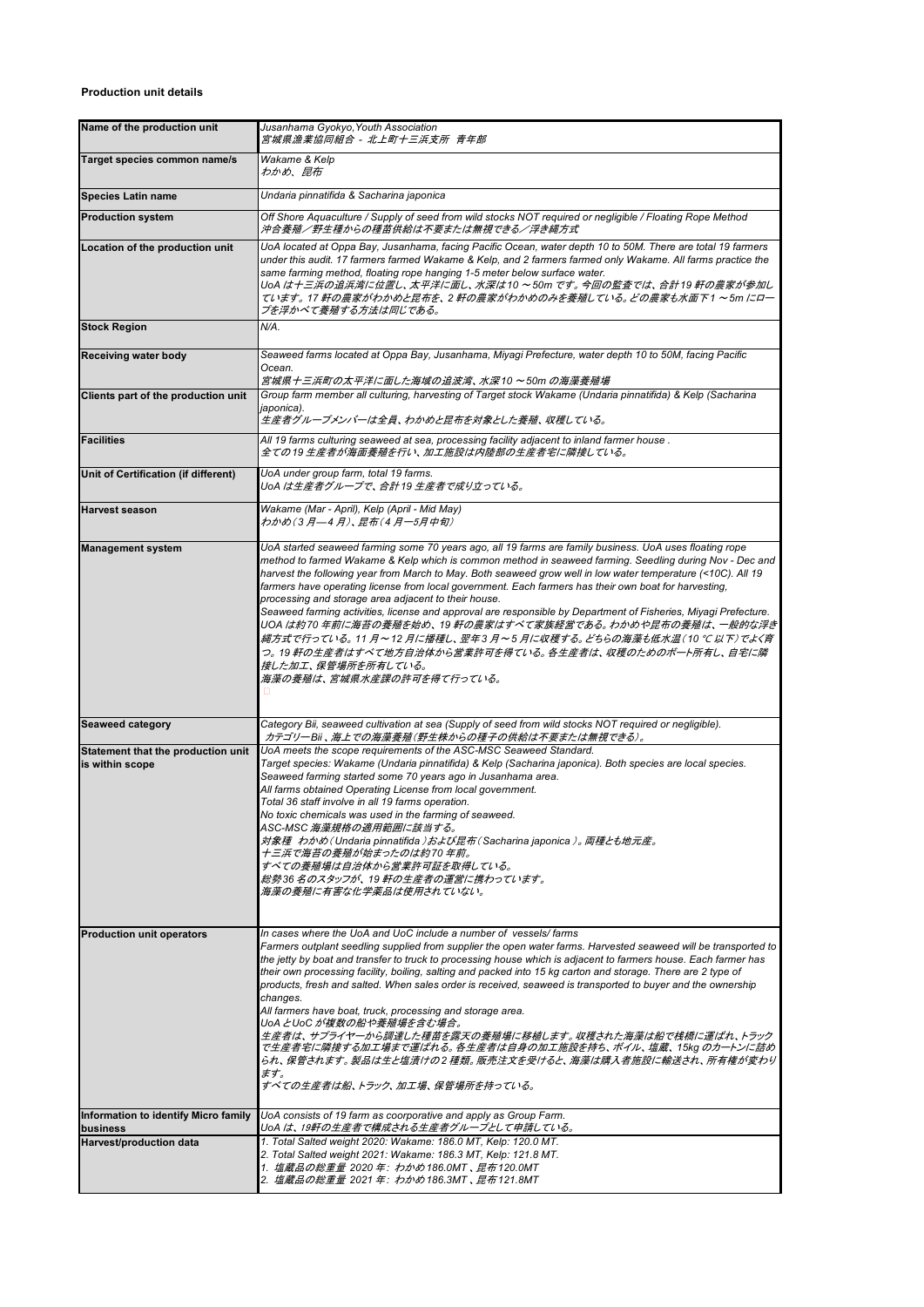| <b>History of the Production unit</b>                                                                                                               | Seeweed farming in Miyagi Prefecture started in 1950 as family business, 2 common species are farmed,<br>Wakame (Undaria pinnatifida) and Kelp (Sacharina japonica). Seeding started Nov - Dec and harvest the<br>following year March to April for Wakame and April to Mid May for Kelp.<br> 宮城県の海藻養殖は1950 年に家族経営で始まり、わかめと昆布の2 種を栽培している。わかめは11 月~12 月に播種 <br>し、翌年3月~4月に収穫、昆布は4月~5月中旬に収穫する。 |
|-----------------------------------------------------------------------------------------------------------------------------------------------------|---------------------------------------------------------------------------------------------------------------------------------------------------------------------------------------------------------------------------------------------------------------------------------------------------------------------------------------------------------------------------------------------|
| Other production unit in the area                                                                                                                   | There are 21 seaweed farms around Oppa Bay which is not under group assessment.<br>追波湾にはグループ評価対象外の21 の海藻養殖場がある。                                                                                                                                                                                                                                                                             |
| <b>Main commercial market</b>                                                                                                                       | UoA will sell majority as salted to Miyagi Fisheries Association, Seafood Company and Supermarket by auction.<br>About 10% will sell as fresh.<br>UoA は、塩蔵品として宮城県漁協、水産会社、スーパーマーケットに大半をセリで販売する予定。約1 割は生食用として<br>販売する予定。                                                                                                                                                                      |
| Any other information the CAB<br>wishes to provide (including any<br>specific issues within the<br>production unit that need to be<br>highlighted). | N/A.                                                                                                                                                                                                                                                                                                                                                                                        |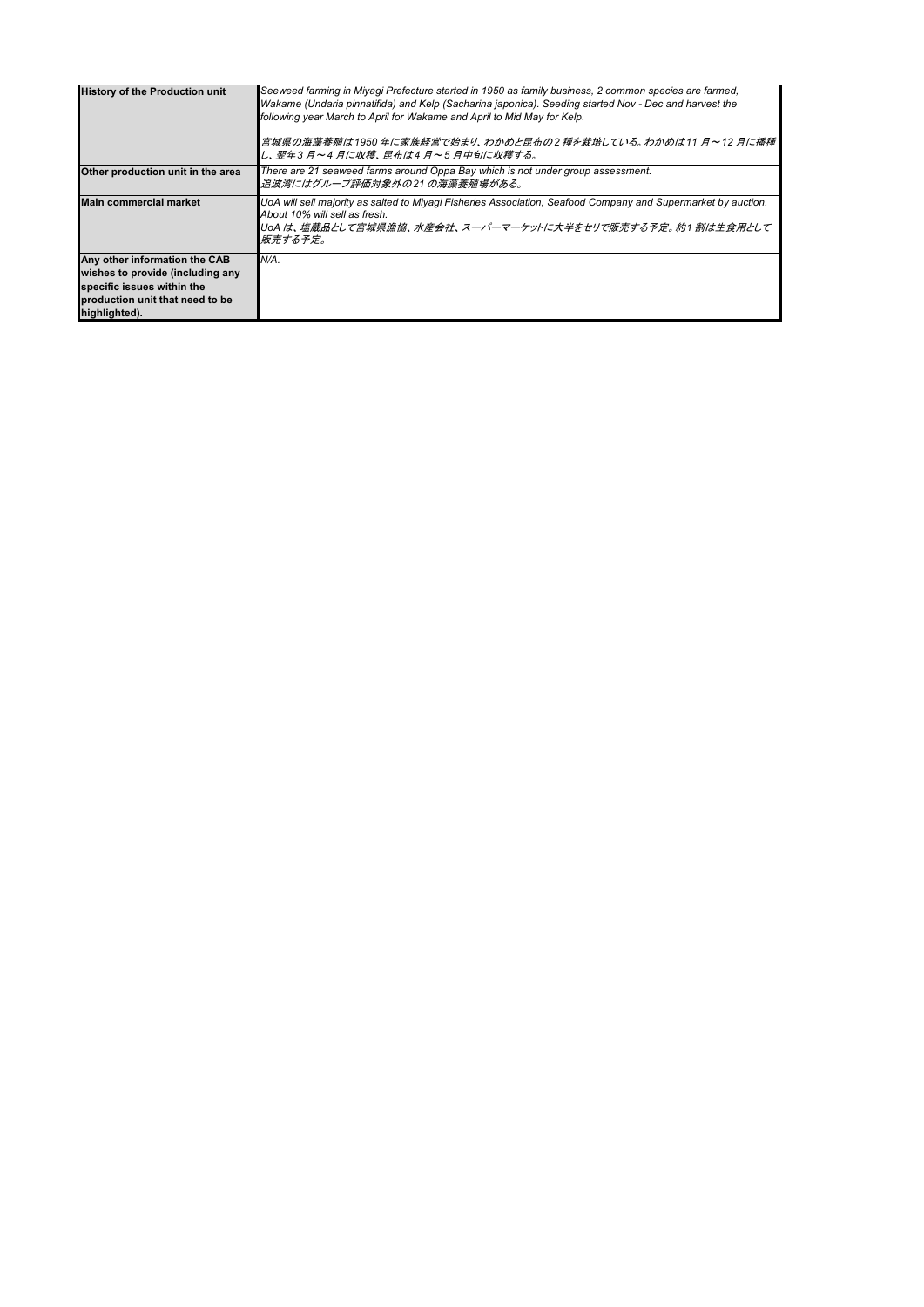**Audit details**

| Conformity Assessment Body<br>(CAB)                                    | Name of the CAB: DNV Business Assurance Japan K.K.<br>DNV ビジネス・アシュアランス・ジャパン株式会社                                                                                                                                                                                                                                                                                                                                                                                                                                                                                                                                                                                                                                                                                            |  |  |  |  |
|------------------------------------------------------------------------|----------------------------------------------------------------------------------------------------------------------------------------------------------------------------------------------------------------------------------------------------------------------------------------------------------------------------------------------------------------------------------------------------------------------------------------------------------------------------------------------------------------------------------------------------------------------------------------------------------------------------------------------------------------------------------------------------------------------------------------------------------------------------|--|--|--|--|
|                                                                        | Name of assessment team leader: Che King LEE                                                                                                                                                                                                                                                                                                                                                                                                                                                                                                                                                                                                                                                                                                                               |  |  |  |  |
|                                                                        | アセスメントチームリーダー名 : Che King LEE<br>Name of first point of contact for the assessment: Same.同じ                                                                                                                                                                                                                                                                                                                                                                                                                                                                                                                                                                                                                                                                                |  |  |  |  |
|                                                                        | Email address: Che.King.Lee@dnv.com                                                                                                                                                                                                                                                                                                                                                                                                                                                                                                                                                                                                                                                                                                                                        |  |  |  |  |
|                                                                        | E メール : Che.King.Lee@dnv.com                                                                                                                                                                                                                                                                                                                                                                                                                                                                                                                                                                                                                                                                                                                                               |  |  |  |  |
|                                                                        | Phone Number: +81-(0)78-291-1321<br>電話番号:078-291-1321                                                                                                                                                                                                                                                                                                                                                                                                                                                                                                                                                                                                                                                                                                                      |  |  |  |  |
|                                                                        | Mailing address: DNV Business Assurance Japan K.K., Sannomiya Chuo Bldg., 9th Floor,<br>4-2-20 Goko-dori, Chuo-ku, Kobe 651-0087 Japan                                                                                                                                                                                                                                                                                                                                                                                                                                                                                                                                                                                                                                     |  |  |  |  |
|                                                                        | 郵送先: DNV ビジネス・アシュアランス・ジャパン株式会社; 〒651-0087 神戸市中央区御幸通4-2-<br>20 三宮中央ビルディング9 階                                                                                                                                                                                                                                                                                                                                                                                                                                                                                                                                                                                                                                                                                                |  |  |  |  |
| Client                                                                 | Name of company: Jusanhama Gyokyo, Youth Association<br>組織名: 宮城県漁業協同組合 - 北上町十三浜支所 青年部                                                                                                                                                                                                                                                                                                                                                                                                                                                                                                                                                                                                                                                                                      |  |  |  |  |
|                                                                        | Name of first point of contact for the assessment (if different to the assessment team leader): Shota Abe<br>評価に関する第一連絡先(評価チームリーダーと異なる場合)の名前;阿部勝太                                                                                                                                                                                                                                                                                                                                                                                                                                                                                                                                                                                                                          |  |  |  |  |
|                                                                        | Position in the client organisation: Manager                                                                                                                                                                                                                                                                                                                                                                                                                                                                                                                                                                                                                                                                                                                               |  |  |  |  |
|                                                                        | クライアント組織での役職: 部長<br>Email address: abe@wakamo.jp                                                                                                                                                                                                                                                                                                                                                                                                                                                                                                                                                                                                                                                                                                                           |  |  |  |  |
|                                                                        | E メール: abe@wakamo.jp<br>Phone Number: +81-(0)225-66-2071                                                                                                                                                                                                                                                                                                                                                                                                                                                                                                                                                                                                                                                                                                                   |  |  |  |  |
|                                                                        | 電話番号: 0225-66-2071                                                                                                                                                                                                                                                                                                                                                                                                                                                                                                                                                                                                                                                                                                                                                         |  |  |  |  |
|                                                                        | Mailing address: 16 Ozashi, Jusanhama, Kitakamicho, Jusanhama, Ishinomaki, Miyagi Pref. 986-0201,<br>Japan.<br>郵送先: 〒986-0201 宮城県石巻市 北上町十三浜大指16                                                                                                                                                                                                                                                                                                                                                                                                                                                                                                                                                                                                                            |  |  |  |  |
| Type of certification:                                                 | Group Certification<br>グループ認証                                                                                                                                                                                                                                                                                                                                                                                                                                                                                                                                                                                                                                                                                                                                              |  |  |  |  |
| If Multi-Site or Group Audit -<br>Number of Sites Included in<br>Audit | Total 19 farms.<br>合計19 生産者                                                                                                                                                                                                                                                                                                                                                                                                                                                                                                                                                                                                                                                                                                                                                |  |  |  |  |
| Type of audit                                                          | Initial audit<br>初回認証                                                                                                                                                                                                                                                                                                                                                                                                                                                                                                                                                                                                                                                                                                                                                      |  |  |  |  |
| <b>Estimated length of the audit</b><br>and timeline                   | Assessment date: April 18-22, 2022.<br>Public comment draft report: May 23, 2022.                                                                                                                                                                                                                                                                                                                                                                                                                                                                                                                                                                                                                                                                                          |  |  |  |  |
|                                                                        | Final Report Submission: June 23, 2022.                                                                                                                                                                                                                                                                                                                                                                                                                                                                                                                                                                                                                                                                                                                                    |  |  |  |  |
|                                                                        | 評価日: 2022 年4 月 18 日から22 日まで。<br>パブリックコメントの報告書案 2022 年5 月23 日                                                                                                                                                                                                                                                                                                                                                                                                                                                                                                                                                                                                                                                                                                               |  |  |  |  |
|                                                                        | 最終報告書提出。 2022 年6 月 23 日                                                                                                                                                                                                                                                                                                                                                                                                                                                                                                                                                                                                                                                                                                                                                    |  |  |  |  |
| <b>Team Leader</b>                                                     | Team leader: Auditing for ASC Shrimp, Tilapia, Seaweed and Abalone Standard, MSC CoC Default,<br>Group and CFO, BAP Standard for Farm, Hatchery, Feed Mill and Processing Plant since 2016 till now.<br>Done 66 Mandays audit in ASC farm including 10 Mandays in Seaweed. Maintain certificate of ASC<br>Farm Traceability, ISO 9001, ISO 45001, FSSC 22000 & BRC v8 Lead Auditor certificate. The audit will<br>be assited by Japanese English translator.<br>There is no conflict of interest in this audit.<br>チームリーダー は、2016 年から現在まで、ASC エビ、ティラピア、海藻、アワビ基準、MSC<br>CoC デフォルト、グループ、CFO、農場、孵化場、飼料工場、加工工場のBAP 基準の審査を行っている。海<br><i>藻の10 日を含む</i> ASC <i>養殖66 日の監査を実施。 ASC 養殖トレーサビリティ、 ISO 9001、 ISO</i><br>45001, FSSC 22000, BRC<br>v8 主任審査員の証明書を維持する。この監査は、日英の翻訳者が支援します。 |  |  |  |  |
| <b>Proposed assessors</b>                                              | この監査において利益相反はありません。<br>Environment Auditor: Che King LEE, responsible for environment Principle 1 & 2 and also on site audit                                                                                                                                                                                                                                                                                                                                                                                                                                                                                                                                                                                                                                               |  |  |  |  |
|                                                                        | for the selected farms & processing area.<br>Social Auditor: Gusnadi Fitrianto, Responsible for Principal 3, 4 & 5.<br>Both auditors have no conflict of interest in this audit.<br>環境監査員: Che King LEE 、原則1、2 を担当し、選択した農場および加工エリアの現場監査も行います。<br>社会監査員: Gusnadi Fitrianto 、 原則 3 、4 、5 を担当。<br>両監査員共に本監査において利益相反はありません。                                                                                                                                                                                                                                                                                                                                                                                                                                                    |  |  |  |  |
| <b>Site visit Date</b>                                                 | Include start of the audit and end date: April 18 to 22, 2022.<br>監査開始日と終了日は、2022 年 4 月 18 日から 22 日までとする                                                                                                                                                                                                                                                                                                                                                                                                                                                                                                                                                                                                                                                                   |  |  |  |  |
| <b>Location and date of site visit</b>                                 | Management Audit at Gyogyouseisannkumiai Hamannto Office, GPS coordinates: 38°36'38.83"N,<br>141°31'12.10"E.<br>Site Audit: farm area at Oppa Bay, Jusanhama, GPS: 38°36'15.96"N, 141°32'28.00"E<br>漁業生産組合浜人事務所でのマネジメント監査、GPS 座標。 38°36'38.83 "N, 141°31'12.10 "E.<br>現場審査: 十三浜の追浜湾の養殖場、GPS : 38°36'15.96 "N, 141°32'28.00 "E                                                                                                                                                                                                                                                                                                                                                                                                                                              |  |  |  |  |
| Stakeholders                                                           | A list of the major stakeholders in the production unit and the nature of their interest.<br>1. ASC Japan. ASCジャパン<br>2. WWF Japan. WWF ジャパン<br>3. Local Government. 石巻市北上総合支所<br>4. Fisheries Cooperative Association. 宮城県漁業協同組合 北上町十三浜支所<br>5. Neighbouring Farmer. 隣の農家<br>6. Japan Coast Guard. 石巻海上保安署                                                                                                                                                                                                                                                                                                                                                                                                                                                                |  |  |  |  |
| <b>Risk Based Framework</b>                                            | N/A.                                                                                                                                                                                                                                                                                                                                                                                                                                                                                                                                                                                                                                                                                                                                                                       |  |  |  |  |
| <b>RBF</b> meeting                                                     | N/A.                                                                                                                                                                                                                                                                                                                                                                                                                                                                                                                                                                                                                                                                                                                                                                       |  |  |  |  |
| PI that RBF is to be applied to                                        | N/A.                                                                                                                                                                                                                                                                                                                                                                                                                                                                                                                                                                                                                                                                                                                                                                       |  |  |  |  |
| <b>Justification for use</b>                                           | N/A.                                                                                                                                                                                                                                                                                                                                                                                                                                                                                                                                                                                                                                                                                                                                                                       |  |  |  |  |
| <b>Invitation for stakeholders</b>                                     | "A key purpose of the site visit is to collect information and speak to stakeholders with an interest in the                                                                                                                                                                                                                                                                                                                                                                                                                                                                                                                                                                                                                                                               |  |  |  |  |
|                                                                        | production unit. To achieve a robust outcome from this consultative approach, we rely heavily on<br>participation of a broad range of stakeholders with a balance of knowledge of the production unit. We<br>encourage any stakeholders with experience or knowledge of the production unit to participate in these<br>meetings."<br>" 現地訪問の主な目的は、情報を収集し、生産部門に関心を持つ関係者に話を聞くことです。この協議アプロ<br>−チから確かな結果を得るためには、生産ユニットに関するバランスのとれた知識を持つ幅広いステークホル<br>ダーの参加に大きく依存しています。生産ユニットに関する経験や知識をお持ちのステークホルダーの皆様<br>には、こうした会合への参加をお勧めします。"                                                                                                                                                                                                                                                 |  |  |  |  |

**Stakeholders that do not wish or are not able to be interviewed at the site visit may send written information to the team. [CAR, 17.6.6.1]**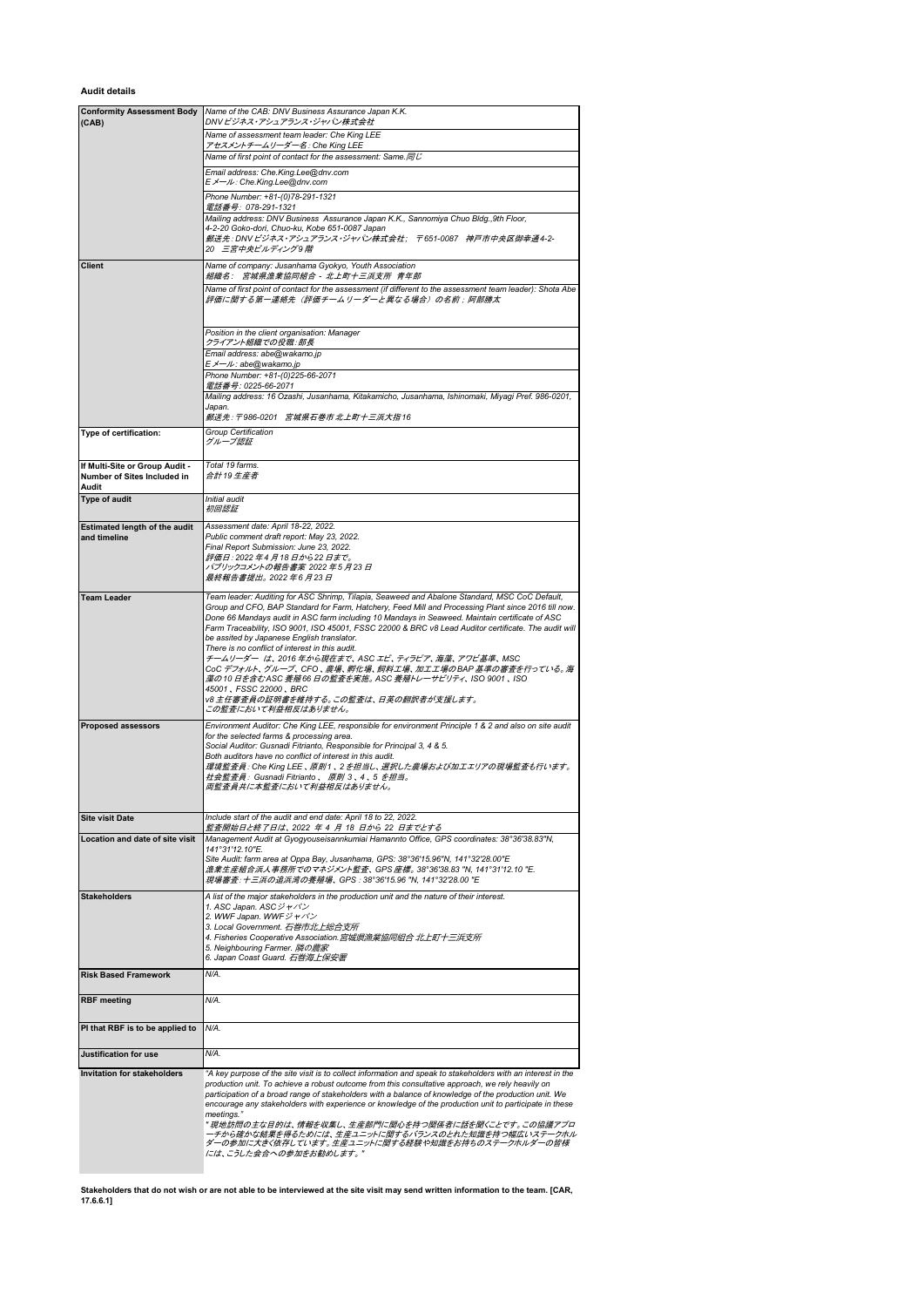|                | <b>Site information</b>               |                               |                                       |                                                 |                                             |                 |                 |                          |  |
|----------------|---------------------------------------|-------------------------------|---------------------------------------|-------------------------------------------------|---------------------------------------------|-----------------|-----------------|--------------------------|--|
| <b>From CP</b> | <b>From CP</b>                        | <b>From CP</b>                |                                       | <b>From CP</b>                                  | From CP                                     | <b>From CF</b>  | <b>From CP</b>  | From CP                  |  |
| Site ID        | Site name                             | Site Status at time of audit? | Sites Included in the Audit? (Yes/No) | Site - Certificate Holder                       | <b>Primary culture species</b>              | Latitude (N, S) | Longitude (E,W) | <b>Production System</b> |  |
|                |                                       | (Certified/ In initial Audit) |                                       | relationship                                    | Wakame (Undaria                             | $(00.000000)*$  | $(00.000000)*$  |                          |  |
|                | Farm 1: Gyogyouseisannkumiai Hamannto | In Initial Audit              | Yes                                   | Group Member Site (Group                        | pinnatifida) & Kelp                         | 38.600833       |                 | 141.550000 Floating Rope |  |
|                | 漁業生産組合 浜人                             |                               |                                       | Certification only)                             | (Sacharina japonica)                        |                 |                 |                          |  |
|                |                                       |                               |                                       |                                                 | Wakame (Undaria                             |                 |                 |                          |  |
|                | Farm 2: Endo,Takahiko 遠藤 たかひこ         | In Initial Audit              | Yes                                   | Group Member Site (Group                        | pinnatifida) & Kelp                         | 38.616667       |                 | 141.539167 Floating Rope |  |
|                |                                       |                               |                                       | Certification only)                             | (Sacharina japonica)                        |                 |                 |                          |  |
|                |                                       |                               |                                       | Group Member Site (Group                        | Wakame (Undaria                             |                 |                 |                          |  |
|                | Farm 3: Endo, Tosihiko 遠藤 俊彦          | In Initial Audit              | Yes                                   | Certification only)                             | pinnatifida) & Kelp                         | 38.600000       |                 | 141.550000 Floating Rope |  |
|                |                                       |                               |                                       |                                                 | (Sacharina japonica)                        |                 |                 |                          |  |
|                |                                       |                               |                                       | Group Member Site (Group                        | Wakame (Undaria                             |                 |                 |                          |  |
|                | Farm 4: Unosuke 鵜の助                   | In Initial Audit              | Yes                                   | Certification only)                             | pinnatifida) & Kelp                         | 38.625278       |                 | 141.566667 Floating Rope |  |
|                |                                       |                               |                                       | Group Member Site (Group                        | (Sacharina japonica)<br>Wakame (Undaria     |                 |                 |                          |  |
|                | Farm 5: Sato, Hiorosi 佐藤博             | In Initial Audit              | Yes                                   | Certification only)                             | pinnatifida)                                | 38.602222       |                 | 141.557500 Floating Rope |  |
|                |                                       |                               |                                       |                                                 | Wakame (Undaria                             |                 |                 |                          |  |
|                | Farm 6: Saijyo, Gen 西條元               | In Initial Audit              | Yes                                   | Group Member Site (Group                        | pinnatifida) & Kelp                         | 38.605278       |                 | 141.550278 Floating Rope |  |
|                |                                       |                               |                                       | Certification only)                             | (Sacharina japonica)                        |                 |                 |                          |  |
|                |                                       |                               |                                       | Group Member Site (Group                        | Wakame (Undaria                             |                 |                 |                          |  |
|                | Farm 7: Saijyo, Jin 西條仁               | In Initial Audit              | <b>Yes</b>                            | Certification only)                             | pinnatifida) & Kelp                         | 38.620000       |                 | 141.550000 Floating Rope |  |
|                |                                       |                               |                                       |                                                 | (Sacharina japonica)                        |                 |                 |                          |  |
|                | Farm 8: Takeyama, Ryousuke 武山 綾介      | In Initial Audit              | Yes                                   | Group Member Site (Group                        | Wakame (Undaria                             | 38.616667       |                 | 141.566667 Floating Rope |  |
|                |                                       |                               |                                       | Certification only)                             | pinnatifida)                                |                 |                 |                          |  |
|                |                                       | In Initial Audit              | <b>Yes</b>                            | Group Member Site (Group                        | Wakame (Undaria                             | 38.583333       |                 |                          |  |
|                | Farm 9: Sato, Hirotaka 佐藤ひろたか         |                               |                                       | Certification only)                             | pinnatifida) & Kelp<br>(Sacharina japonica) |                 |                 | 141.514444 Floating Rope |  |
|                |                                       |                               |                                       |                                                 | Wakame (Undaria                             |                 |                 |                          |  |
|                | Farm 10: Aoyama, Yosinobu 青山 喜信       | In Initial Audit              | Yes                                   | Group Member Site (Group                        | pinnatifida) & Kelp                         | 38.595278       |                 | 141.546389 Floating Rope |  |
|                |                                       |                               |                                       | Certification only)                             | (Sacharina japonica)                        |                 |                 |                          |  |
|                |                                       |                               |                                       | Group Member Site (Group                        | Wakame (Undaria                             |                 |                 |                          |  |
|                | Farm 11: Sato, Tosihiro 佐藤利弘          | In Initial Audit              | Yes                                   | Certification only)                             | pinnatifida) & Kelp                         | 38.626389       |                 | 141.550000 Floating Rope |  |
|                |                                       |                               |                                       |                                                 | (Sacharina japonica)                        |                 |                 |                          |  |
|                |                                       |                               |                                       |                                                 | Group Member Site (Group                    | Wakame (Undaria |                 |                          |  |
|                | Farm 12: Sasaki, Hikomasa 佐々木彦正       | In Initial Audit              | Yes                                   | Certification only)                             | pinnatifida) & Kelp<br>(Sacharina japonica) | 38.616667       |                 | 141.564444 Floating Rope |  |
|                |                                       |                               |                                       |                                                 | Wakame (Undaria                             |                 |                 |                          |  |
|                | Farm 13: Sasaki, Yosinobu 佐々木義延       | In Initial Audit              | Yes                                   | Group Member Site (Group                        | pinnatifida) & Kelp                         | 38.606389       |                 | 141.548056 Floating Rope |  |
|                |                                       |                               |                                       | Certification only)                             | (Sacharina japonica)                        |                 |                 |                          |  |
|                |                                       |                               |                                       |                                                 | Wakame (Undaria                             |                 |                 |                          |  |
|                | Farm 14: Sato, Hajime 佐藤肇             | In Initial Audit              | Yes                                   | Group Member Site (Group<br>Certification only) | pinnatifida) & Kelp                         | 38.606389       |                 | 141.550000 Floating Rope |  |
|                |                                       |                               |                                       |                                                 | (Sacharina japonica)                        |                 |                 |                          |  |
|                |                                       |                               |                                       | Group Member Site (Group                        | Wakame (Undaria                             |                 |                 |                          |  |
|                | Farm 15: Sasaki, Akisige 佐々木あきしげ      | In Initial Audit              | Yes                                   | Certification only)                             | pinnatifida) & Kelp                         | 38,583333       |                 | 141.516667 Floating Rope |  |
|                |                                       |                               |                                       |                                                 | (Sacharina japonica)<br>Wakame (Undaria     |                 |                 |                          |  |
|                | Farm 16: Saijyo, Satoru 西條覚           | In Initial Audit              | Yes                                   | Group Member Site (Group                        | pinnatifida) & Kelp                         | 38.610556       |                 | 141.533333 Floating Rope |  |
|                |                                       |                               |                                       | Certification only)                             | (Sacharina japonica)                        |                 |                 |                          |  |
|                |                                       |                               |                                       |                                                 | Wakame (Undaria                             |                 |                 |                          |  |
|                | Farm 17: Saijyo, Yukimasa 西條幸正        | In Initial Audit              | Yes                                   | Group Member Site (Group                        | pinnatifida) & Kelp                         | 38.601389       |                 | 141.563056 Floating Rope |  |
|                |                                       |                               |                                       | Certification only)                             | (Sacharina japonica)                        |                 |                 |                          |  |
|                |                                       |                               |                                       | Group Member Site (Group                        | Wakame (Undaria                             |                 |                 |                          |  |
|                | Farm 18: Satou, Yosiyuki 佐藤好行         | In Initial Audit              | Yes                                   | Certification only)                             | pinnatifida) & Kelp                         | 38.598056       |                 | 141.550000 Floating Rope |  |
|                |                                       |                               |                                       |                                                 | (Sacharina japonica)                        |                 |                 |                          |  |
|                |                                       | In Initial Audit              | Yes                                   | Group Member Site (Group                        | Wakame (Undaria                             | 38.572222       |                 | 141.508611 Floating Rope |  |
|                | Farm 19: Abe, Kazuya 阿部和也             |                               |                                       | Certification only)                             | pinnatifida) & Kelp<br>(Sacharina japonica) |                 |                 |                          |  |
|                |                                       |                               |                                       |                                                 |                                             |                 |                 |                          |  |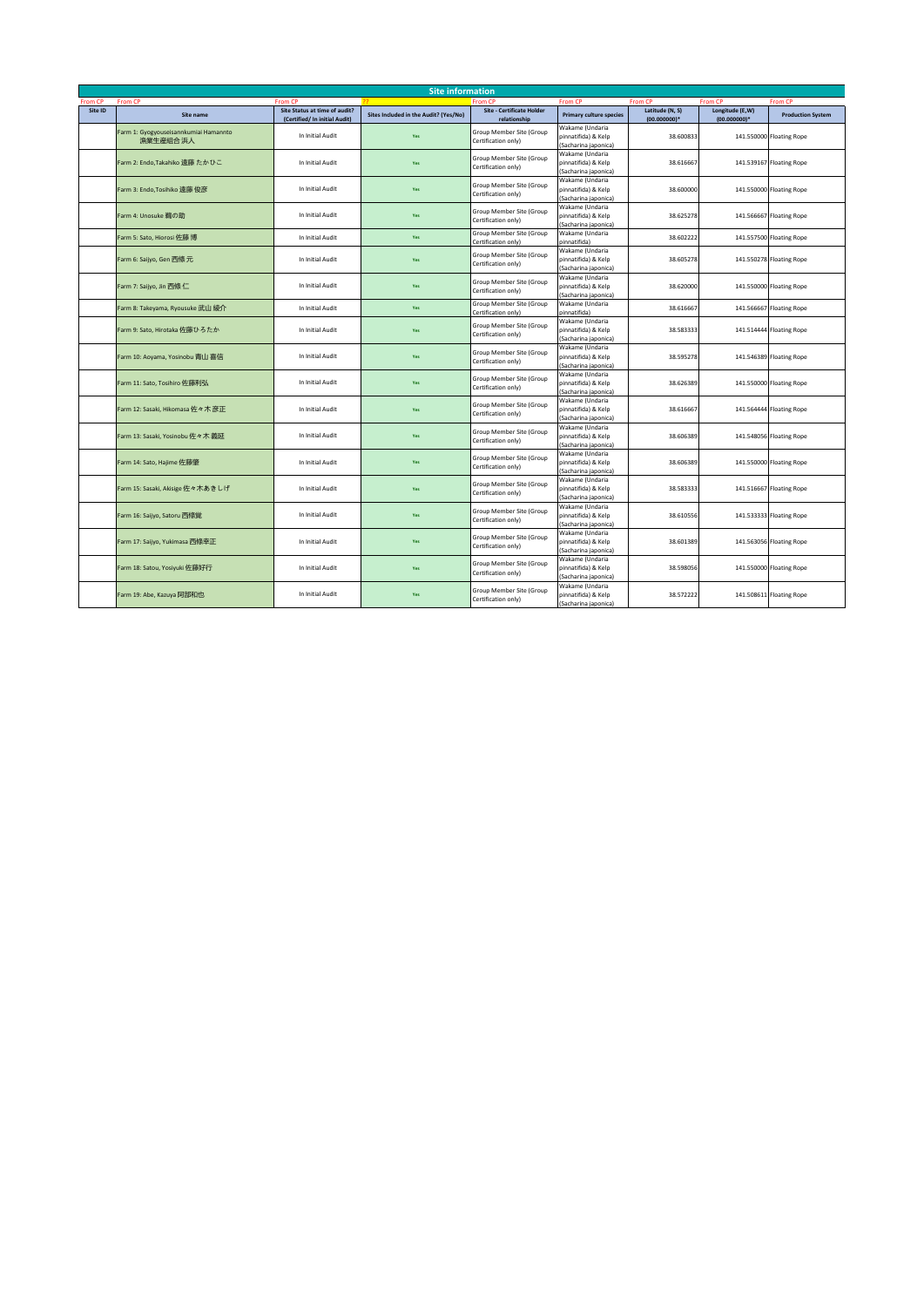# **Chain of Custody information**

| Identify if the following risks are currently or<br>potentially applicable                                                                                                                                                                                                        | <b>Description of risk</b><br>factor if present.                                                                                                                                                                                                       | Describe any traceability, segregation, or<br>other systems in place to manage the risk.                                                                                                                                                                                                                                                                                                          |
|-----------------------------------------------------------------------------------------------------------------------------------------------------------------------------------------------------------------------------------------------------------------------------------|--------------------------------------------------------------------------------------------------------------------------------------------------------------------------------------------------------------------------------------------------------|---------------------------------------------------------------------------------------------------------------------------------------------------------------------------------------------------------------------------------------------------------------------------------------------------------------------------------------------------------------------------------------------------|
| a. The possibility of mixing or substitution of<br>certified and non-certified product, including<br>product of the same or similar appearance or<br>species, produced within the same UoA.                                                                                       | There are total 19 farmers<br>are included in the UoA.<br>All seaweed rope are<br>included in UoA.<br>UoA合計には19軒の生産<br>者が含まれています。全て<br>の海藻ロープは、UoAに含<br>まれています。                                                                                        | Only certified seaweed is to be produced<br>within the UoA. Two species will be produced<br>Wakame & Kelp.<br>UoA内で生産されるのは認証される海藻のみで<br>わかめと昆布の2種が生産されます。                                                                                                                                                                                                                                         |
| b. The possibility of mixing or substitution of<br>certified and non-certified product, type of<br>production/harvest, including product of the same or<br>similar appearance or species,<br>present during production, harvest, transport,<br>storage, or processing activities. | Risk of mixing of certified<br>and non-certified product<br>during production,<br>harvest, transport, or<br>primary processing<br>activities (sun-drying or<br>mix with salt).<br>生産、収穫、輸送、またはー<br>次加工(天日乾燥または塩<br>との混合)中に認証製品と<br> 非認証製品が混合するリス<br>ク。 | Farmers produce only certified seaweed at<br>their own farms, all UoA are under ASC/MSC<br>assessment. Fresh or boiling and salting at<br>their own processing area on land. Seaweed<br>sold are directly from farmer storage and<br>transported to buyers.<br>生産者は自分の養殖場で認証される海藻のみを<br>生産し、すべてのUoAはASC /<br>MSCの評価を受けています。陸上の自身の加工<br>エリアでのボイルと塩漬け。販売された海藻は、<br>生産者の貯蔵庫から直接購入者に輸送されます<br>$\circ$ |
| c. The possibility of subcontractors being used to<br>handle, transport, store, or process<br>certified products.                                                                                                                                                                 | No risk identified using<br>subcontractors during<br>handle, transport, store<br>and processing.<br>取り扱い、輸送、保管、およ<br>び処理中に下請け業者を使<br>用する特定されたリスクは<br>ありません。                                                                                            | No subcontractor used to handle, transport,<br>store or primary process certified products.<br>認証製品の取り扱い、輸送、保管、または一次処<br>理に下請け業者は使用しません。                                                                                                                                                                                                                                                          |
| d. Any other opportunities where certified product<br>could potentially be mixed, substituted,<br>or mislabelled with non-certified product before the<br>point where product enters the<br>Chain of Custody.                                                                     | No other risk identified.<br>その他のリスクは特定され<br>ていません。                                                                                                                                                                                                    | Certified products are transported and<br>delivered by famers when purchase order<br>received.<br>認証製品は、受注時に生産者によって輸送およ<br>び配送されます。                                                                                                                                                                                                                                                               |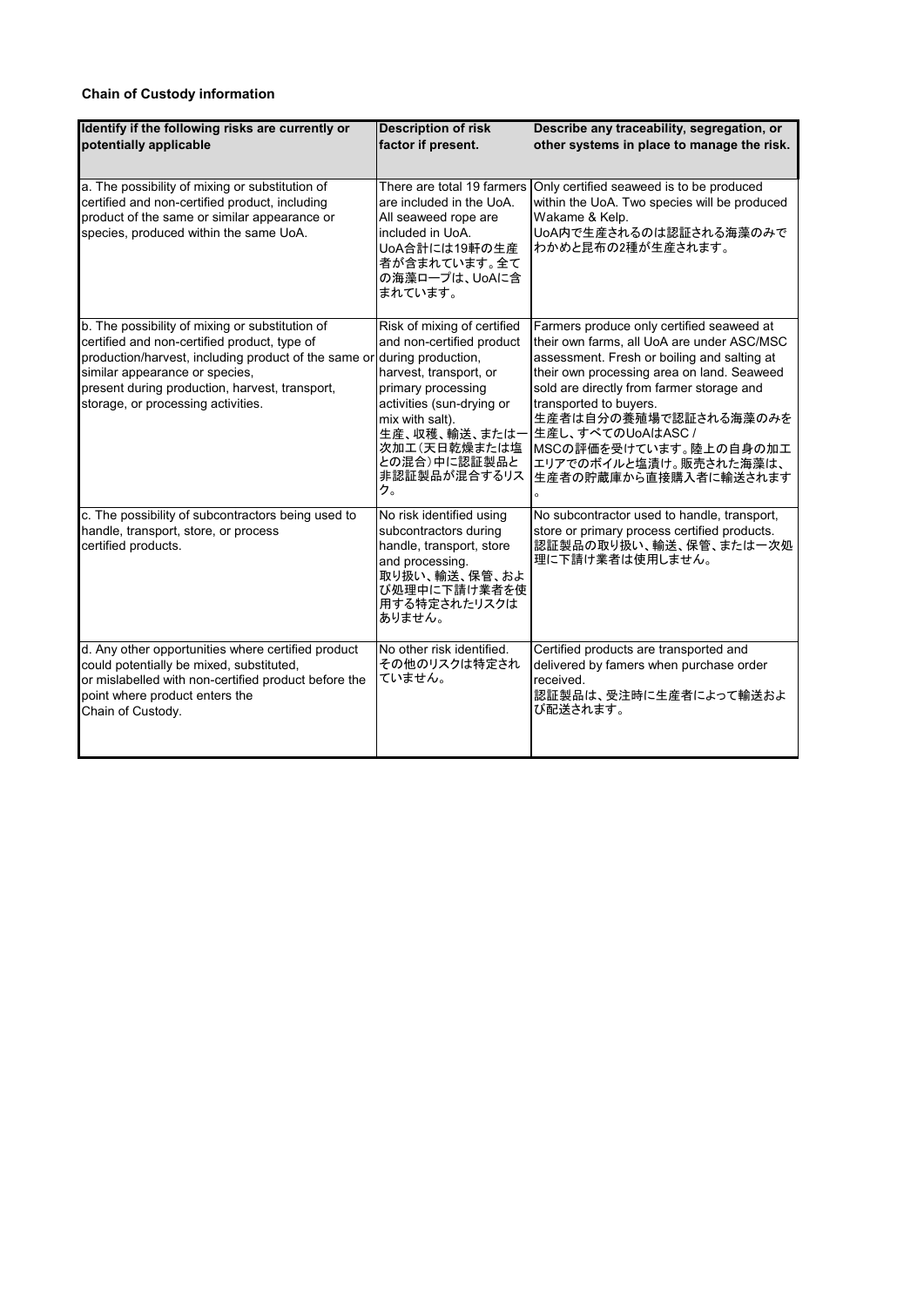## **Attach full CVs of assessment team**

#### 1 Lead Auditor: Che King LEE

Audit Experience: Auditing for ASC Shrimp, Tilapia, Seaweed and Abalone Standard, MSC CoC Default, Group and CFO, BAP Standard for Farm, Hatchery, Feed Mill and Processing Plant since 2016 till now. Done 66 Mandays audit in ASC farm including 10 Mandays in Seaweed. Other species Shrimp, Tilapia & Abalone. Done BAP audit 300 Mandays in Hatchery, Farm, Feed Mill and Processing Plant in several species.

Working Experience: 1984 till 2015: Worked in Lion Group, PT Dipasena Citra Darmaja, PT Central Proteina Prima and Blue Archipelago Berhad in shrimp farm, hatchery, feed mill and processing plant.

Education: 1981-1984: Agriculture University of Malaysia: Diploma in Fisheries. 2009-2011: Open University of Malaysia: Master of Business Management.

Auditor Certificates Attained: ASC/MSC Seaweed for Environment & Social, ASC Abalone, ASC Bivalve, ASC Tilapia, ASC Shrimp, ASC Salmon, ASC Tropical Marine Finfish, ASC Cobia & Seriola, MSC CoC Default, Group & CFO, BAP Farm/Hatchery, Marine Cages (Non Salmon), Feed Mill, Processing Plant, ISO 9001, ISO45001, FSSC22000, BRC version 8 & SA8000 Basic Auditor.

#### 2 Social Auditor: Gusnadi Fitrianto

Audit Experience: Lead auditor for Social audit schemes such as amfori BSCI, WRAP, SEDEX, ASC Farm, etc Total mandays done for social audit: total 1650 mandays of which 25 mandays were on ASC Farm social audit.

Working Experince: since 2003, worked for variaus company: Traffic and Export-Import Coordinator, BDP Indonesia, Internal Control, TMS Fashion (HK), Technical Audit Coordinator, SGS Indonesia, Social Compliance Enthusiasm, ALGI SEA.

Education: Padjajaran University, Bandung, Jawa Barat, Master of Science, Management. Pasundan University, Bandung, Jawa Barat, Bachelor of Science, Industrial Engineering.

Auditor Ceritificates attained: ISO 9001, ISO 14001, ISO 18001, SA8000 Basic Auditor, AMFORI BSCI, WRAP, ICS, SMETA, DISNEY, ESEP, URSA, GRASP, ASC, SLCP, Textile CCS, OCS, RCS & GRS.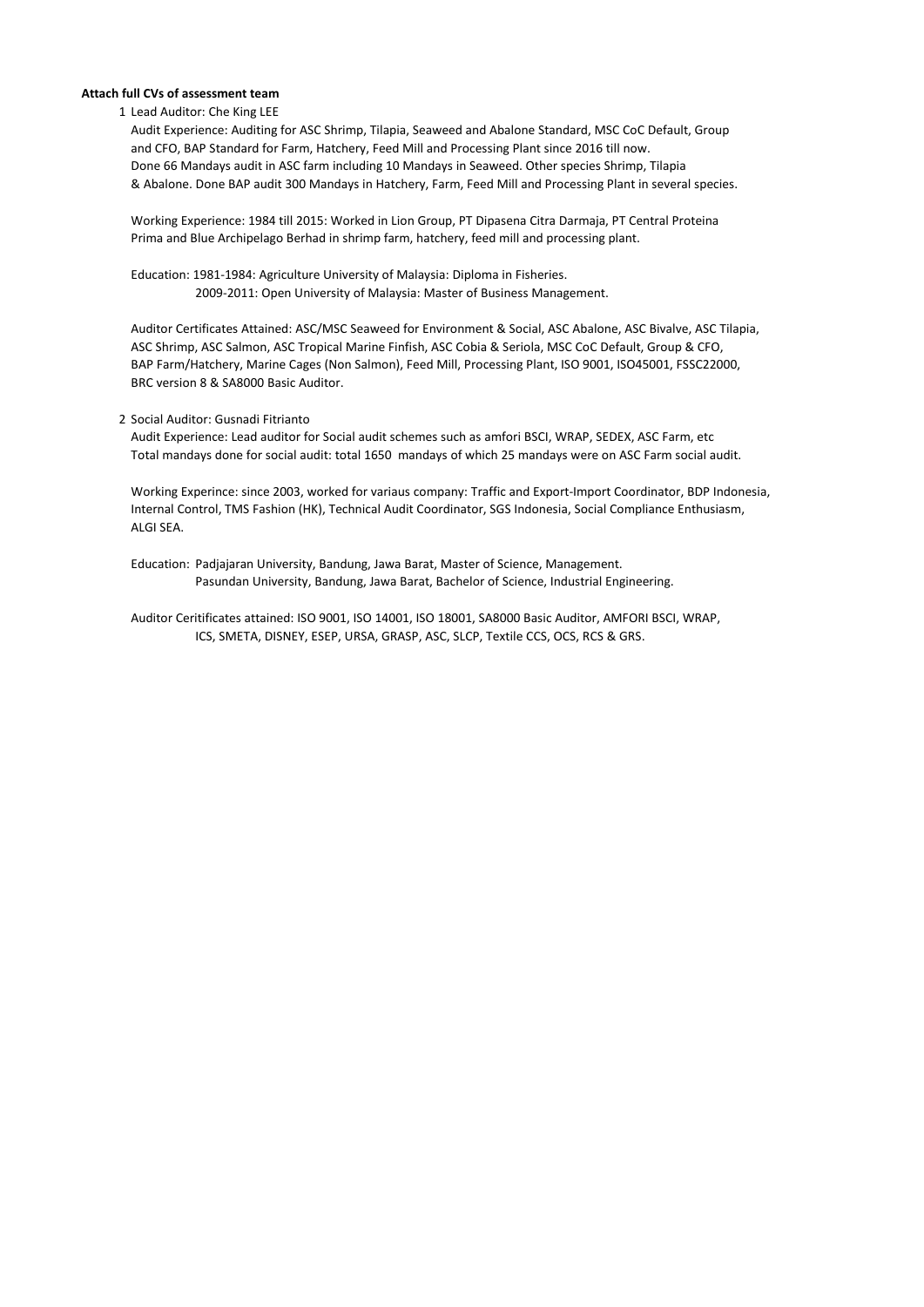